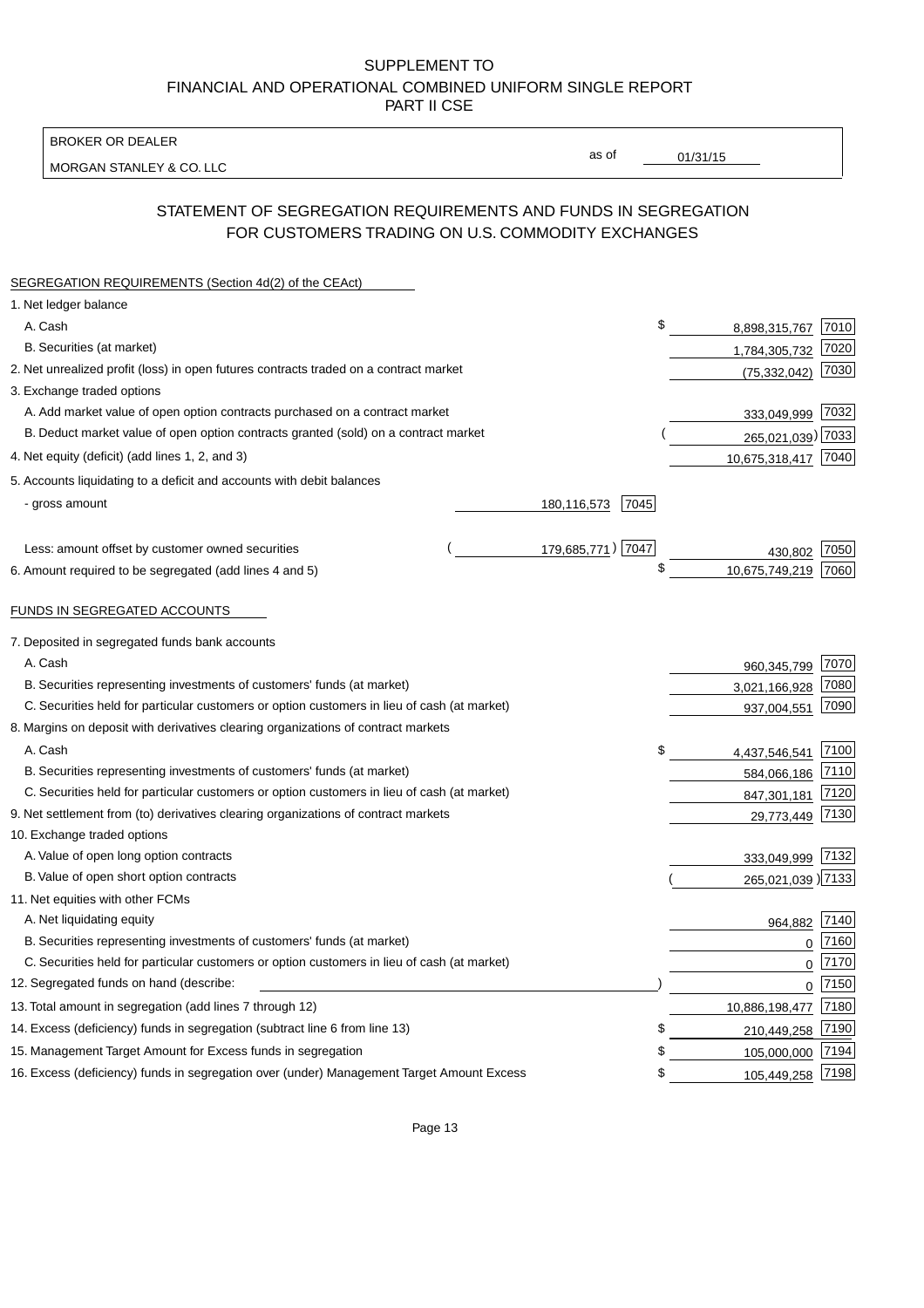MORGAN STANLEY & CO. LLC

01/31/15 

as of

## STATEMENT OF SEGREGATION REQUIREMENTS AND FUNDS IN SEGREGATION FOR CUSTOMERS' DEALER OPTIONS ACCOUNTS

| 1. Amount required to be segregated in accordance |     |           |                  |
|---------------------------------------------------|-----|-----------|------------------|
| with Commission regulation 32.6                   |     | \$        | 7200             |
| 2. Funds in segregated accounts                   |     |           |                  |
| A. Cash                                           | \$. | $0$  7210 |                  |
| B. Securities (at market)                         |     | $0$  7220 |                  |
| C. Total                                          |     |           | 7230<br>$\Omega$ |
| 3. Excess (deficiency) funds in segregation       |     |           |                  |
| (subtract line 2.C from line 1)                   |     |           | 0 7240           |
|                                                   |     |           |                  |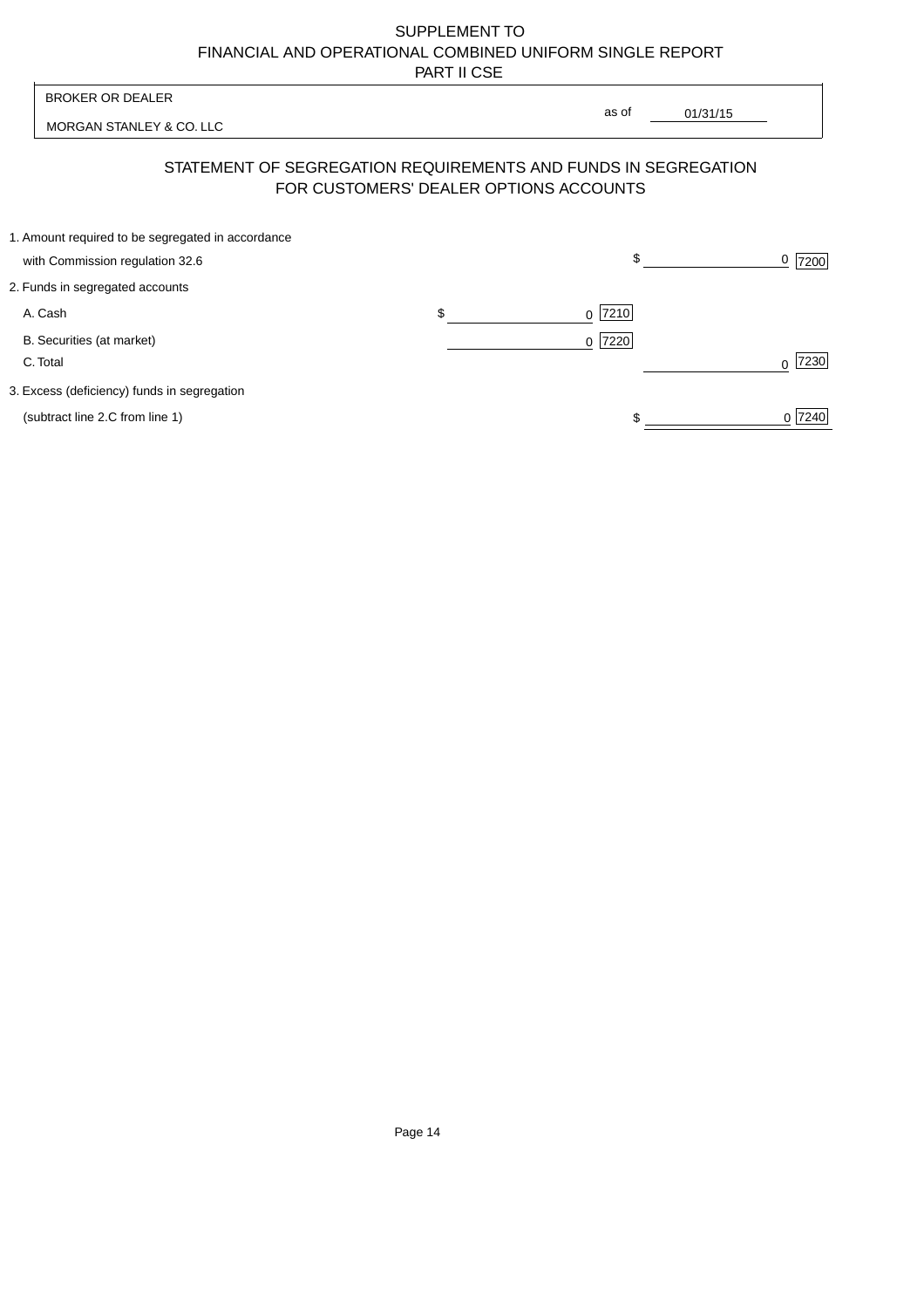PART II CSE

| BROKER OR DEALER         |       |          |
|--------------------------|-------|----------|
| MORGAN STANLEY & CO. LLC | as of | 01/31/15 |

### STATEMENT OF SECURED AMOUNTS AND FUNDS HELD IN SEPARATE ACCOUNTS PURSUANT TO COMMISSION REGULATION 30.7

#### FOREIGN FUTURES AND FOREIGN OPTIONS SECURED AMOUNTS

| Amount required to be set aside pursuant to law, rule or regulation of a foreign government<br>or a rule of a self-regulatory organization authorized thereunder |  |                    | \$ | 0             | 7305 |
|------------------------------------------------------------------------------------------------------------------------------------------------------------------|--|--------------------|----|---------------|------|
| 1. Net ledger balance - Foreign Futures and Foreign Option Trading - All Customers                                                                               |  |                    |    |               |      |
| A. Cash                                                                                                                                                          |  |                    | \$ | 1,618,864,630 | 7315 |
| B. Securities (at market)                                                                                                                                        |  |                    |    | 737,452,727   | 7317 |
| 2. Net unrealized profit (loss) in open futures contracts traded on a foreign board of trade                                                                     |  |                    |    | 434,512,329   | 7325 |
| 3. Exchange traded options                                                                                                                                       |  |                    |    |               |      |
| A. Market value of open option contracts purchased on a foreign board of trade                                                                                   |  |                    |    | 14,403,226    | 7335 |
| B. Market value of open contracts granted (sold) on a foreign board of trade                                                                                     |  |                    |    | (6,033,350)   | 7337 |
| 4. Net equity (deficit) (add lines 1.2. and 3.)                                                                                                                  |  |                    | \$ | 2,799,199,562 | 7345 |
| 5. Accounts liquidating to a deficit and accounts with                                                                                                           |  |                    |    |               |      |
| debit balances - gross amount                                                                                                                                    |  | 7351<br>32,841,696 |    |               |      |
| Less: amount offset by customer owned securities                                                                                                                 |  | 31,563,394) 7352   |    | 1,278,302     | 7354 |
| 6. Amount required to be set aside as the secured amount - Net Liquidating Equity Method (add lines 4 and 5)                                                     |  |                    | \$ | 2,800,477,864 | 7355 |
| 7. Greater of amount required to be set aside pursuant to foreign jurisdiction (above) or line 6.                                                                |  |                    | \$ | 2,800,477,864 | 7360 |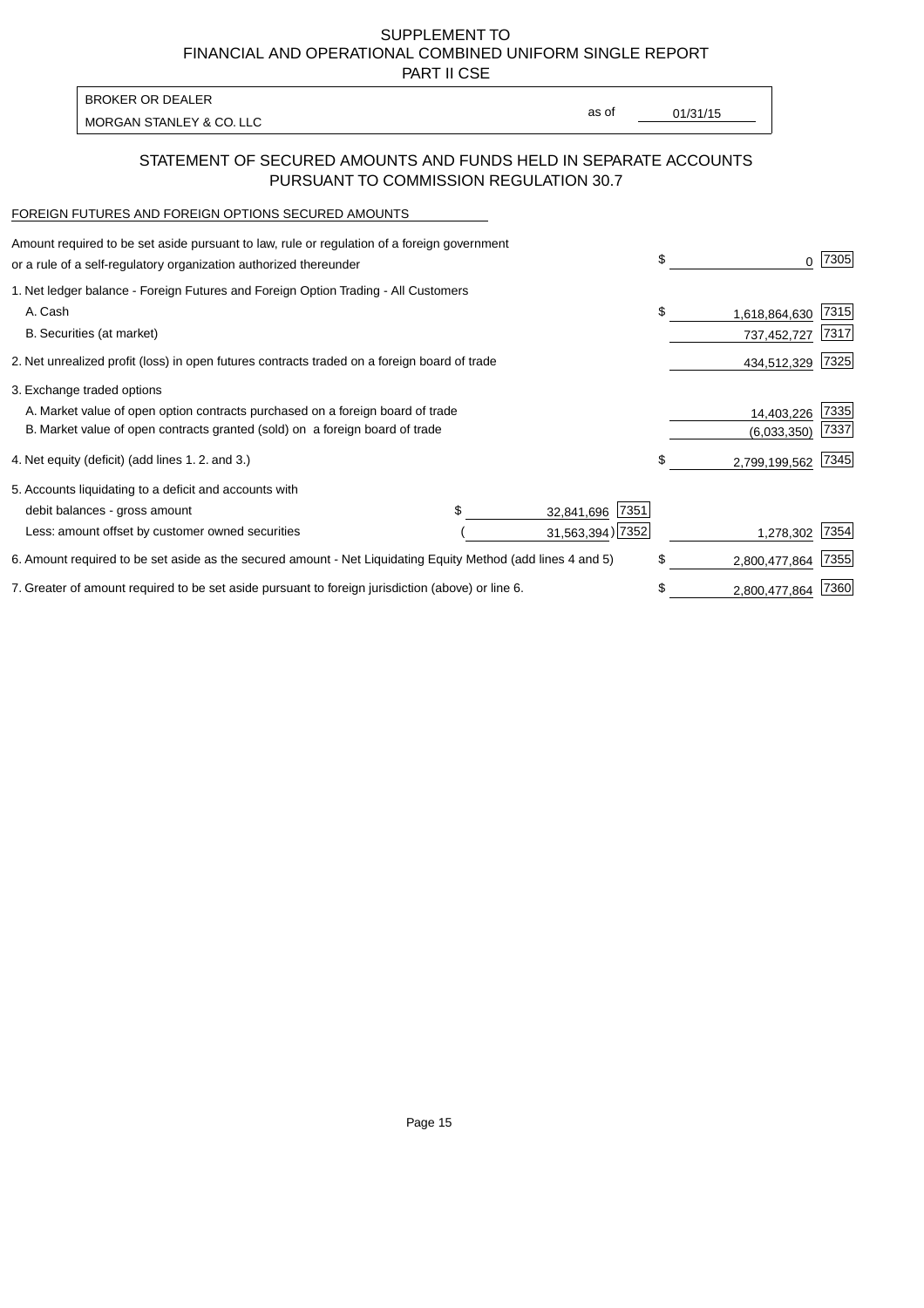BROKER OR DEALER

MORGAN STANLEY & CO. LLC

01/31/15

as of

## STATEMENT OF SECURED AMOUNTS AND FUNDS HELD IN SEPARATE ACCOUNTS PURSUANT TO COMMISSION REGULATION 30.7

#### FUNDS DEPOSITED IN SEPARATE REGULATION 30.7 ACCOUNTS

| 1. Cash in banks                   |                                                                                        |      |                               |             |                    |
|------------------------------------|----------------------------------------------------------------------------------------|------|-------------------------------|-------------|--------------------|
|                                    | A. Banks located in the United States                                                  |      | \$<br>126,146,579             | 7500        |                    |
|                                    | B. Other banks qualified under Regulation 30.7                                         |      |                               |             |                    |
| Name(s):                           | 0                                                                                      | 7510 | 233,354,965 7520 \$           |             | 359,501,544 7530   |
| 2. Securities                      |                                                                                        |      |                               |             |                    |
|                                    | A. In safekeeping with banks located in the United States                              |      | \$<br>658,905,189 7540        |             |                    |
|                                    | B. In safekeeping with other banks qualified under Regulation 30.7                     |      |                               |             |                    |
| Name(s):                           | 0                                                                                      | 7550 |                               | $0$  7560   | 658,905,189 7570   |
|                                    | 3. Equities with registered futures commission merchants                               |      |                               |             |                    |
| A. Cash                            |                                                                                        |      | \$                            | 0 7580      |                    |
| <b>B.</b> Securities               |                                                                                        |      |                               | $0$ 7590    |                    |
|                                    | C. Unrealized gain (loss) on open futures contracts                                    |      |                               | $0$ 7600    |                    |
| D. Value of long option contracts  |                                                                                        |      |                               | $0^{7610}$  |                    |
| E. Value of short option contracts |                                                                                        |      |                               | $0)$ 7615   | 0 7620             |
|                                    | 4. Amounts held by clearing organizations of foreign boards of trade                   |      |                               |             |                    |
| Name(s):                           |                                                                                        | 7630 |                               |             |                    |
| A. Cash                            |                                                                                        |      | \$                            | 0 7640      |                    |
| <b>B.</b> Securities               |                                                                                        |      |                               | $0$ 7650    |                    |
|                                    | C. Amount due to (from) clearing organizations - daily variation                       |      |                               | $0$ 7660    |                    |
| D. Value of long option contracts  |                                                                                        |      |                               | 0 7670      |                    |
| E. Value of short option contracts |                                                                                        |      |                               | $_0$ ) 7675 | 0 7680             |
|                                    | 5. Amounts held by members of foreign boards of trade                                  |      |                               |             |                    |
| Name(s):                           | 0                                                                                      | 7690 |                               |             |                    |
| A. Cash                            |                                                                                        |      | \$<br>1,024,501,113 7700      |             |                    |
| <b>B.</b> Securities               |                                                                                        |      | 528,507,538 7710              |             |                    |
|                                    | C. Unrealized gain (loss) on open futures contracts                                    |      | 434,509,649 7720              |             |                    |
| D. Value of long option contracts  |                                                                                        |      | 14,403,226 7730               |             |                    |
| E. Value of short option contracts |                                                                                        |      | $(6,033,351)$ <sup>2735</sup> |             | 1,995,888,175 7740 |
|                                    | 6. Amounts with other depositories designated by a foreign board of trade              |      |                               |             |                    |
| Name(s):                           | 0                                                                                      | 7750 |                               |             | 0 7760             |
|                                    |                                                                                        |      |                               |             | 0 7765             |
|                                    | 8. Total funds in separate section 30.7 accounts                                       |      |                               |             | 3,014,294,908 7770 |
|                                    | 9. Excess (deficiency) set Aside Funds for Secured Amount (subtract Line 7 Secured     |      |                               |             |                    |
| Statement page 15 from Line 8)     |                                                                                        |      |                               | \$          | 213,817,044 7380   |
|                                    | 10. Management Target Amount for Excess funds in separate section 30.7 accounts        |      |                               | \$          | 105,000,000 7780   |
|                                    | 11. Excess (deficiency) funds in separate 30.7 accounts over (under) Management Target |      |                               | \$          | 108,817,044 7785   |
|                                    |                                                                                        |      |                               |             |                    |

Page 16